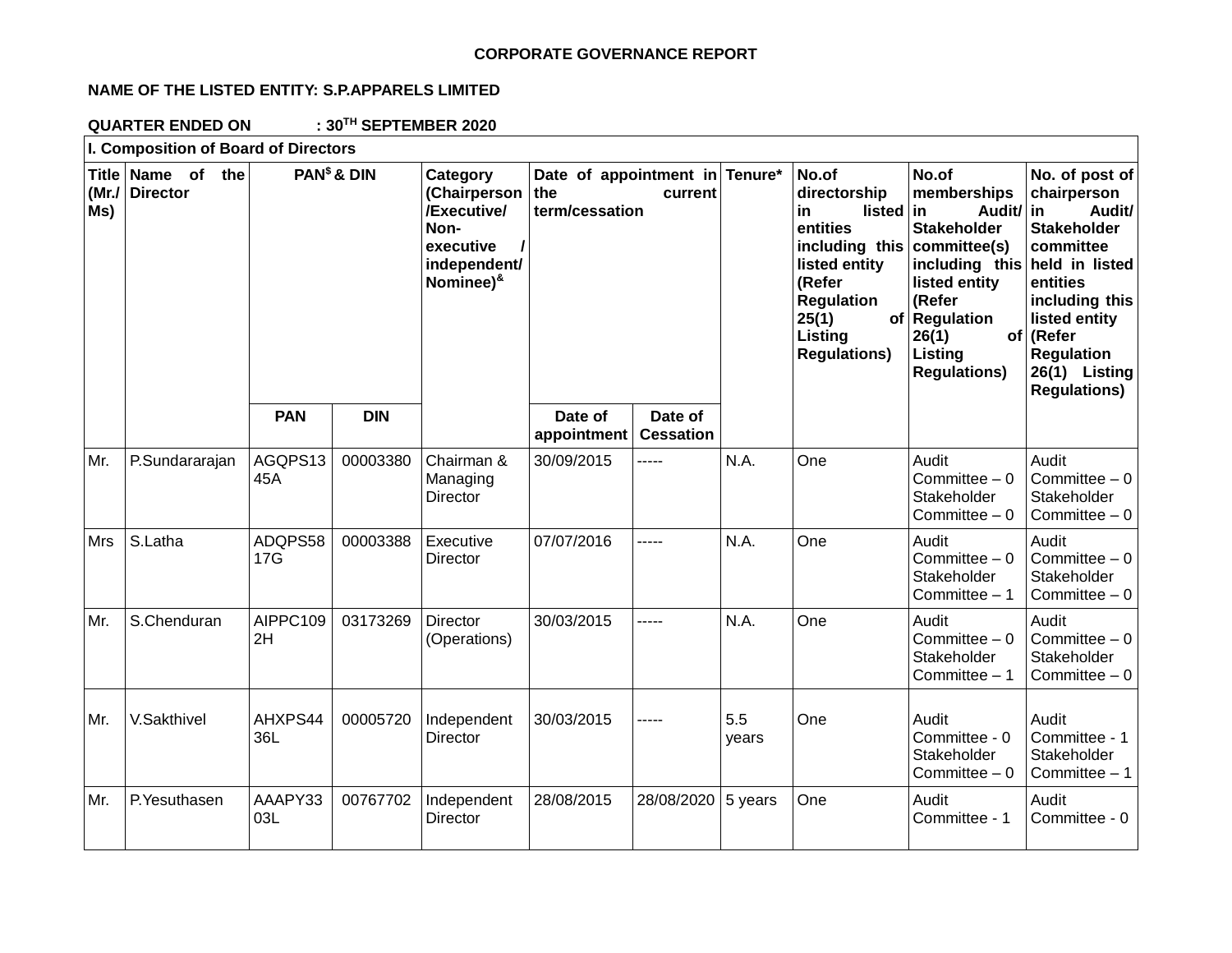|      |                     |                |          |                         |            |        |              |     | Stakeholder<br>Committee $-0$                           | Stakeholder<br>Committee $-0$                            |
|------|---------------------|----------------|----------|-------------------------|------------|--------|--------------|-----|---------------------------------------------------------|----------------------------------------------------------|
| Mr.  | A.S. Anand<br>Kumar | AEQPA31<br>73G | 00058292 | Independent<br>Director | 13/11/2015 | ------ | 4.8<br>years | Two | Audit<br>Committee - 1<br>Stakeholder<br>Committee $-0$ | Audit<br>Committee - 1<br>Stakeholder<br>Committee $-0$  |
| Mr.  | G.<br>Ramakrishnan  | AAAPR21<br>89M | 06552357 | Independent<br>Director | 13/11/2015 | ------ | 4.8<br>years | One | Audit<br>Committee - 0<br>Stakeholder<br>Committee $-0$ | Audit<br>Committee $-0$<br>Stakeholder<br>Committee $-0$ |
| Mr.  | C.R.Rajagopal       | ADNPR67<br>88C | 08853688 | Independent<br>Director | 02.09.2020 | -----  | 0.1<br>Years | One | Audit<br>Committee - 0<br>Stakeholder<br>Committee $-0$ | Audit<br>Committee $-0$<br>Stakeholder<br>Committee $-0$ |
| Mrs. | H.Lakshmi Priya     | AACPL01<br>56G | 08858643 | Independent<br>Director | 02.09.2020 | -----  | 0.1<br>Years | One | Audit<br>Committee - 0<br>Stakeholder<br>Committee $-0$ | Audit<br>Committee $-0$<br>Stakeholder<br>Committee $-0$ |

**\$** Pan number of any director would not be displayed on the website of Stock Exchange.

**&** Category of directors means executive/non-executive/independent/nominee. If a director fits into more than one category write all categories separating them with hyphen.

\* To be filled only for Independent Director. Tenure would mean total period from which independent director is serving on Board of Directors of the listed entity in continuity without any cooling off period.

| <b>II. Composition of Committees</b>         |                           |                                                                             |  |  |  |
|----------------------------------------------|---------------------------|-----------------------------------------------------------------------------|--|--|--|
| <b>Name of Committee</b>                     | Name of Committee members | Category<br>(Chairperson/Executive/Non-<br>Executive/Independent/Nominee)\$ |  |  |  |
| 1. Audit Committee                           | 1.Mr.V.Sakthivel          | Independent Director - Chairman                                             |  |  |  |
|                                              | 2.Mr.P. Yesuthasen        | Independent Director                                                        |  |  |  |
|                                              | 3.Mr.A.S.Anand Kumar      | Independent Director                                                        |  |  |  |
| 2. Nomination & Remuneration Committee       | 1.Mr.G.Ramakrishnan       | Independent Director - Chairman                                             |  |  |  |
|                                              | 2.Mr.V.Sakthivel          | <b>Independent Director</b>                                                 |  |  |  |
|                                              | 3.Mr.P. Yesuthasen        | <b>Independent Director</b>                                                 |  |  |  |
| 3. Risk Management Committee (if applicable) | 1.Mr.P.Sundararajan       | Managing Director - Chairman                                                |  |  |  |
|                                              | 2.Mr.P. Yesuthasen        | Independent Director                                                        |  |  |  |
|                                              | 3.Mr.S.Chenduran          | Director (Operations)                                                       |  |  |  |
| 4. Stakeholders Relationship Committee       | 1.Mr.V.Sakthivel          | Independent Director - Chairman                                             |  |  |  |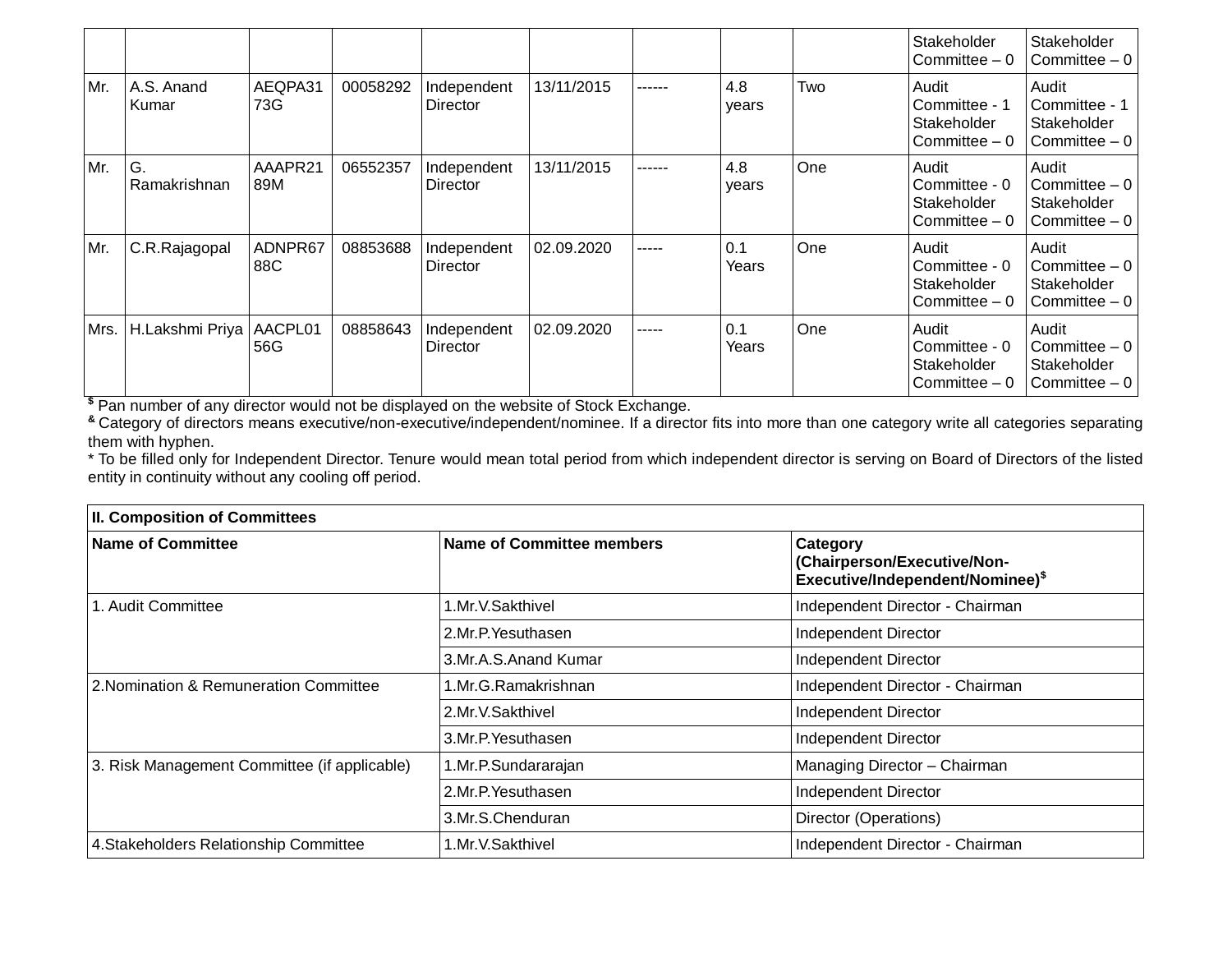|                                              | 2.Mrs.S.Latha<br>Executive Director |                              |
|----------------------------------------------|-------------------------------------|------------------------------|
|                                              | 3.Mr.S.Chenduran                    | Director (Operations)        |
| 5. Corporate Social Responsibility Committee | 1.Mr. P.Sundararajan                | Managing Director - Chairman |
|                                              | 2.Mrs.S.Latha                       | Executive Director           |
|                                              | 3.Mr. V.Sakthivel                   | Independent Director         |

<sup>&</sup> Category of directors means executive/non-executive/independent/nominee. If a director fits into more than one category write all categories separating them with hyphen.

| <b>III. Meeting of Board of Directors</b>                     |                                                        |                                                                |  |  |  |  |
|---------------------------------------------------------------|--------------------------------------------------------|----------------------------------------------------------------|--|--|--|--|
| Date(s) of Meeting (if any) in the previous<br><b>quarter</b> | Date(s) of Meeting (if any) in the relevant<br>quarter | Maximum gap between any two consecutive (in<br>number of days) |  |  |  |  |
| 26/06/2020                                                    | 02/09/2020                                             | 67 days gap between 26.06.2020 and 02.09.2020                  |  |  |  |  |
|                                                               |                                                        |                                                                |  |  |  |  |

| <b>IV. Meeting of Committees</b>                               |                                                       |                                                                |                                                                           |  |  |  |  |
|----------------------------------------------------------------|-------------------------------------------------------|----------------------------------------------------------------|---------------------------------------------------------------------------|--|--|--|--|
| Date(s) of meeting of the<br>committee in the relevant quarter | <b>Whether requirement of Quorum</b><br>met (details) | Date(s) of meeting of the<br>committee in the previous quarter | Maximum gap between any two<br>consecutive meetings in number<br>of days* |  |  |  |  |
| <b>Audit Committee</b>                                         |                                                       |                                                                |                                                                           |  |  |  |  |
| 02/09/2020                                                     | Yes                                                   | 26/06/2020                                                     | 67 days                                                                   |  |  |  |  |
| Stakeholders Relationship<br>Committee                         |                                                       |                                                                |                                                                           |  |  |  |  |
| 14/05/2020                                                     | Yes                                                   | 10/07/2020                                                     | 56 days                                                                   |  |  |  |  |
| &<br>Remuneration<br>Nomination<br>Committee                   |                                                       |                                                                | ----                                                                      |  |  |  |  |
| 02.09.2020                                                     | <b>NA</b>                                             | <b>NA</b>                                                      |                                                                           |  |  |  |  |
| <b>Risk Management Committee</b>                               |                                                       |                                                                |                                                                           |  |  |  |  |
|                                                                | <b>NA</b>                                             | <b>NA</b>                                                      | -----                                                                     |  |  |  |  |
| <b>Corporate Social Responsibility</b><br>Committee            | <b>NA</b>                                             | <b>NA</b>                                                      | <b>NA</b>                                                                 |  |  |  |  |
| 02.09.2020                                                     |                                                       |                                                                |                                                                           |  |  |  |  |

\*This information has to be mandatorily be given for audit committee, for rest of the committees giving this information is optional.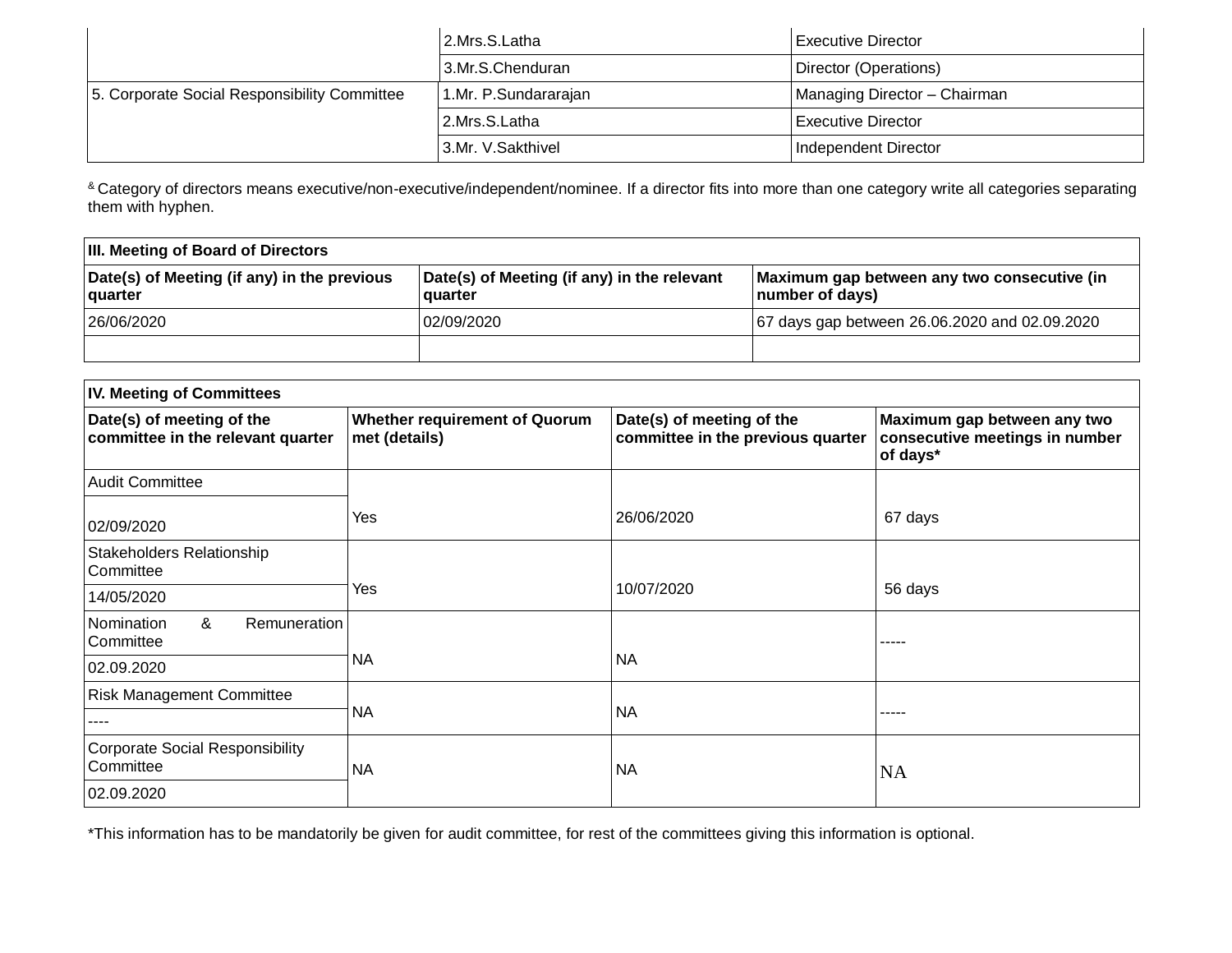| <b>V. Related Party Transactions</b>                                                                      |                                                           |  |  |  |  |
|-----------------------------------------------------------------------------------------------------------|-----------------------------------------------------------|--|--|--|--|
| <b>Subject</b>                                                                                            | Compliance Status (Yes/No/NA) <sup>refer note below</sup> |  |  |  |  |
| Whether prior approval of audit committee obtained                                                        | Yes                                                       |  |  |  |  |
| Whether shareholder approval obtained for material RPT                                                    | NA                                                        |  |  |  |  |
| Whether details of RPT entered into pursuant to omnibus approval have been reviewed by Audit<br>Committee | Yes                                                       |  |  |  |  |

#### **Note:**

1. In the column "Compliance Status", compliance or non-compliance may be indicated by Yes/No/N.A. For Example, if the board has been composed in accordance with the requirements of Listing Regulations, "Yes" may be indicated. Similarly, in case the Listed Entity has no related party transactions, the words "N.A." may be indicated.

2. If status is "No" details of non-compliance may be given here.

#### **VI. Affirmations**

1. The Composition of Board of Directors is in terms of SEBI (Listing obligations and Disclosure Requirements) Regulations, 2015. - Yes

2. The composition of the following committees is in terms of SEBI (Listing obligations and Disclosure Requirements) Regulations, 2015

- a. Audit Committee Yes
- b. Nomination & Remuneration Committee Yes
- c. Stakeholders relationship Committee Yes

d. Risk Management Committee (applicable to the top 500 listed entities) – NA

3. The committee members have been made aware of their powers, role and responsibilities as specified in SEBI (Listing obligations and Disclosure Requirements) Regulations, 2015. - Yes

4. The meetings of the board of directors and the above committees have been conducted in the manner as specified in SEBI (Listing obligations and Disclosure Requirements) Regulations, 2015. - Yes

5. a. This report and/or the report submitted in the previous quarter has been placed before Board of Directors. - Yes

b. Any comments/observations/advance of Board of Directors may be mentioned here. - ---

#### **For S.P.Apparels Limited**

#### **Sd/-**

**K.Vinodhini Company Secretary and Compliance Officer**